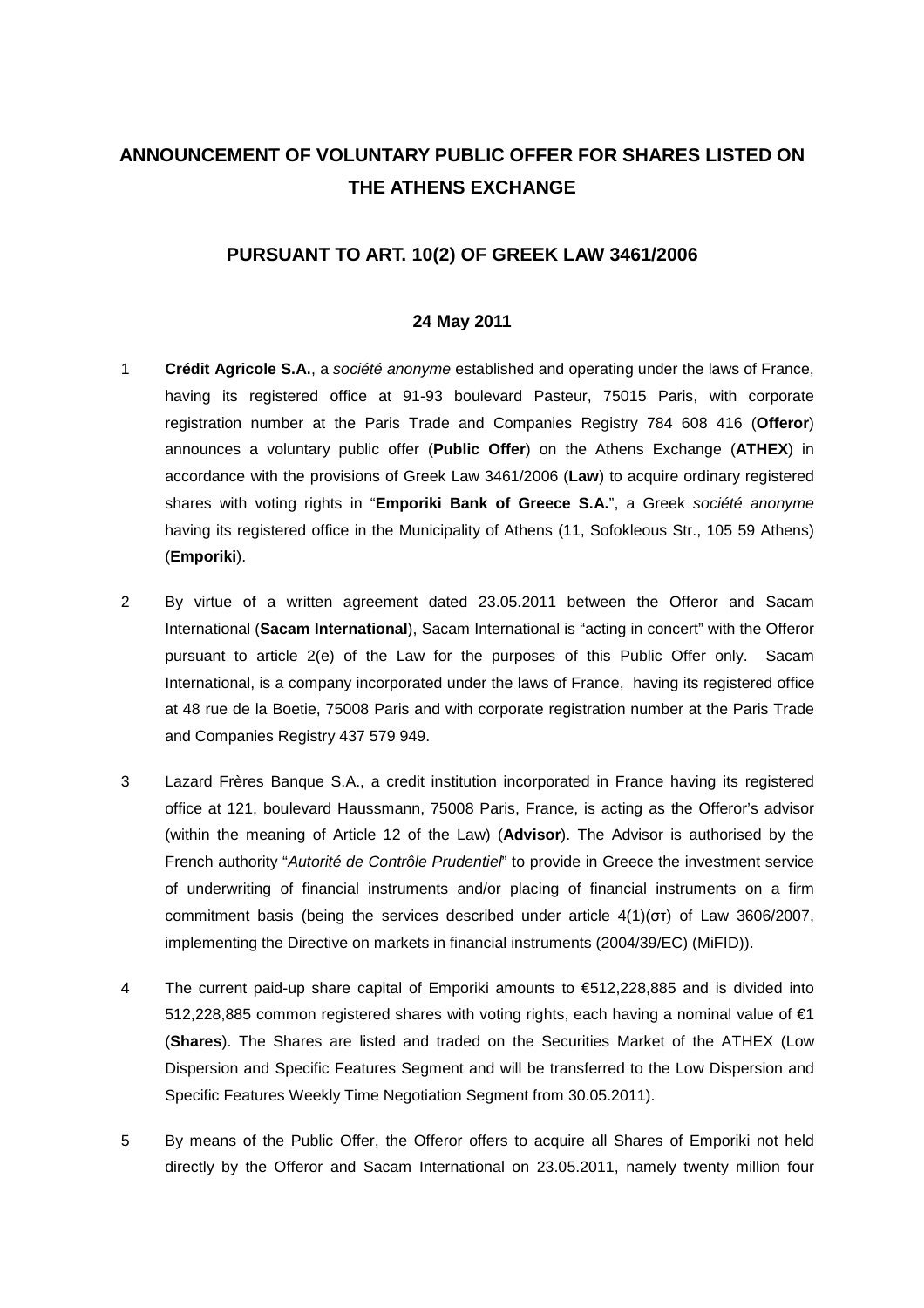hundred sixty six thousand and seven hundred forty five (20,466,745) Shares representing approximately 4% of Emporiki's total paid-up share capital (**Public Offer Shares**).

- 6 The Offeror offers to pay in cash €1.76 per Public Offer Share (**Offer Price**). Further, the Offer Price meets the requirements of article 9 of the Law and the HCMC explanatory announcement dated 19.03.2010 and is:
	- (a) 37.5% higher than the closing price of the Shares on 23.05.2011; and
	- (b) equal to the highest price paid by the Offeror's group and Sacam International as a party acting in concert with it for the acquisition of Shares during the last six (6) months.

The Offeror will pay, on behalf of the shareholders that will validly accept the Public Offer (**Accepting Shareholders**), the 0.08% registration duty payable to the Hellenic Exchanges S.A. Holding, Clearing, Settlement & Registry (the "**HELEX**") (according to article 7(3) of the HELEX decision 1/153/18.12.2006, as amended and currently in force) on the off-exchange transfer of the Public Offer Shares tendered and which will be validly accepted. Therefore, the Accepting Shareholders will receive the Offer Price for every Share validly accepted after deduction of the applicable tax on ATHEX transactions which according to article 21(1) of Law 3697/2008, article 9(2) of Law 2579/1998 and article 16(1) and (2) of Law 3943/2011 is currently 0.20% and is calculated on the value of the off-the-exchange transaction for the transfer of the Public Offer Shares to the Offeror.

- 7 The Offeror, on 23.05.2011, held directly four hundred sixty six million one hundred forty nine thousand and forty five (466,149,045) Shares, representing approximately 91% of Emporiki's fully paid-up share capital and voting rights. Sacam International held on 23.05.2011 directly twenty five million six hundred thirteen thousand and ninety five (25,613,095) Shares, representing approximately 5% of Emporiki's fully paid-up share capital and voting rights. Therefore, on 23 May 2011, the Offeror and Sacam International owned directly and in total four hundred ninety one million seven hundred sixty two thousand and one hundred forty (491,762,140) Shares representing approximately 96% of Emporiki's totally paid-up share capital and voting rights.
- 8 The Advisor has certified that the Offeror has the necessary means to pay in full the Offer Price corresponding to the Public Offer Shares and the respective HELEX registration duties (0.16% on the Public Offer Shares at the Offer Price). In this respect, it should be noted that Lazard Frères Banque S.A. does not provide any guarantee within the meaning of articles 847 et seq. of the Greek Civil Code.
- 9 Given that the Offeror already holds over 90% of the Shares in Emporiki, following the end of the acceptance period (which shall commence upon the publication of the offering circular), it is entitled and intends to exercise the squeeze-out right pursuant to article 27 of the Law. Following the end of the Public Offer and the completion of the squeeze-out, the Offeror will